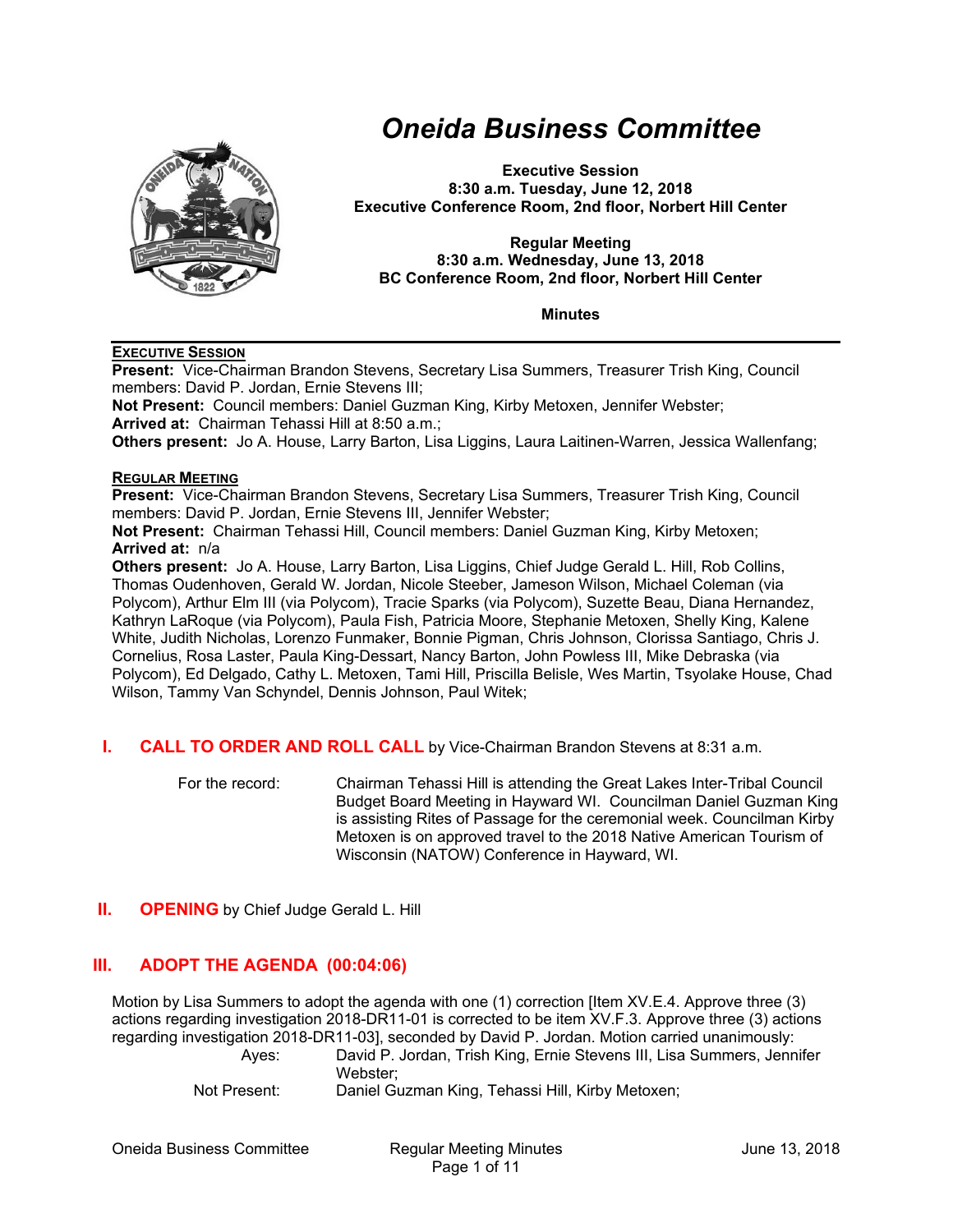- **IV.** OATHS OF OFFICE administered by Chief Judge Gerald L. Hill for item IV.A. and Secretary Lisa Summers for items IV.B. through IV.E. **(00:04:56)** 
	- **A. Oneida Family Court Judge Robert J. Collins III**
	- **B. Anna John Resident Centered Care Community Board Carol Elm and Valerie Groleau**
	- **C. Oneida Environmental Resource Board**  Thomas Oudenhoven, Gerald W. Jordan, Nicole Steeber, and Jameson Wilson
	- **D. Southeastern Oneida Tribal Services Advisory Board**  Michael Coleman, Arthur Elm III, and Tracie Sparks
	- **E. Oneida Election Board (Alternates)**  Suzette Beau, Peril Huff *(withdrawn)*, Diana Hernandez, Kathryn LaRoque, Paula Fish, Shannon Metoxen *(withdrawn)*, Patricia Moore, Stephanie Metoxen *(late addition)*, Shelly King *(late addition)*, Kalene White *(late addition)*, and Judith Nicholas *(late addition)*.

# **V. MINUTES**

**A. Approve May 23, 2018, regular meeting minutes (00:16:43)** Sponsor: Lisa Summers, Secretary

Motion by Jennifer Webster to approve the May 23, 2018, regular meeting minutes, seconded by Lisa Summers. Motion carried unanimously:

| Aves:        | David P. Jordan, Trish King, Ernie Stevens III, Lisa Summers, Jennifer |
|--------------|------------------------------------------------------------------------|
|              | Webster:                                                               |
| Not Present: | Daniel Guzman King, Tehassi Hill, Kirby Metoxen;                       |

**B. Approve May 24, 2018, quarterly reports meeting minutes (00:17:15)** Sponsor: Lisa Summers, Secretary

Motion by David P. Jordan to approve the May 24, 2018, quarterly reports meeting minutes, seconded by Ernie Stevens III. Motion carried unanimously:

> Ayes: David P. Jordan, Trish King, Ernie Stevens III, Lisa Summers, Jennifer Webster; Not Present: Daniel Guzman King, Tehassi Hill, Kirby Metoxen;

**C. Approve June 4, 2018, special meeting minutes (00:17:43)** Sponsor: Lisa Summers, Secretary

Motion by David P. Jordan to approve the June 4, 2018, special meeting minutes, seconded by Lisa Summers. Motion carried unanimously:

Ayes: David P. Jordan, Trish King, Ernie Stevens III, Lisa Summers, Jennifer Webster; Not Present: Daniel Guzman King, Tehassi Hill, Kirby Metoxen;

Oneida Business Committee **Regular Meeting Minutes** June 13, 2018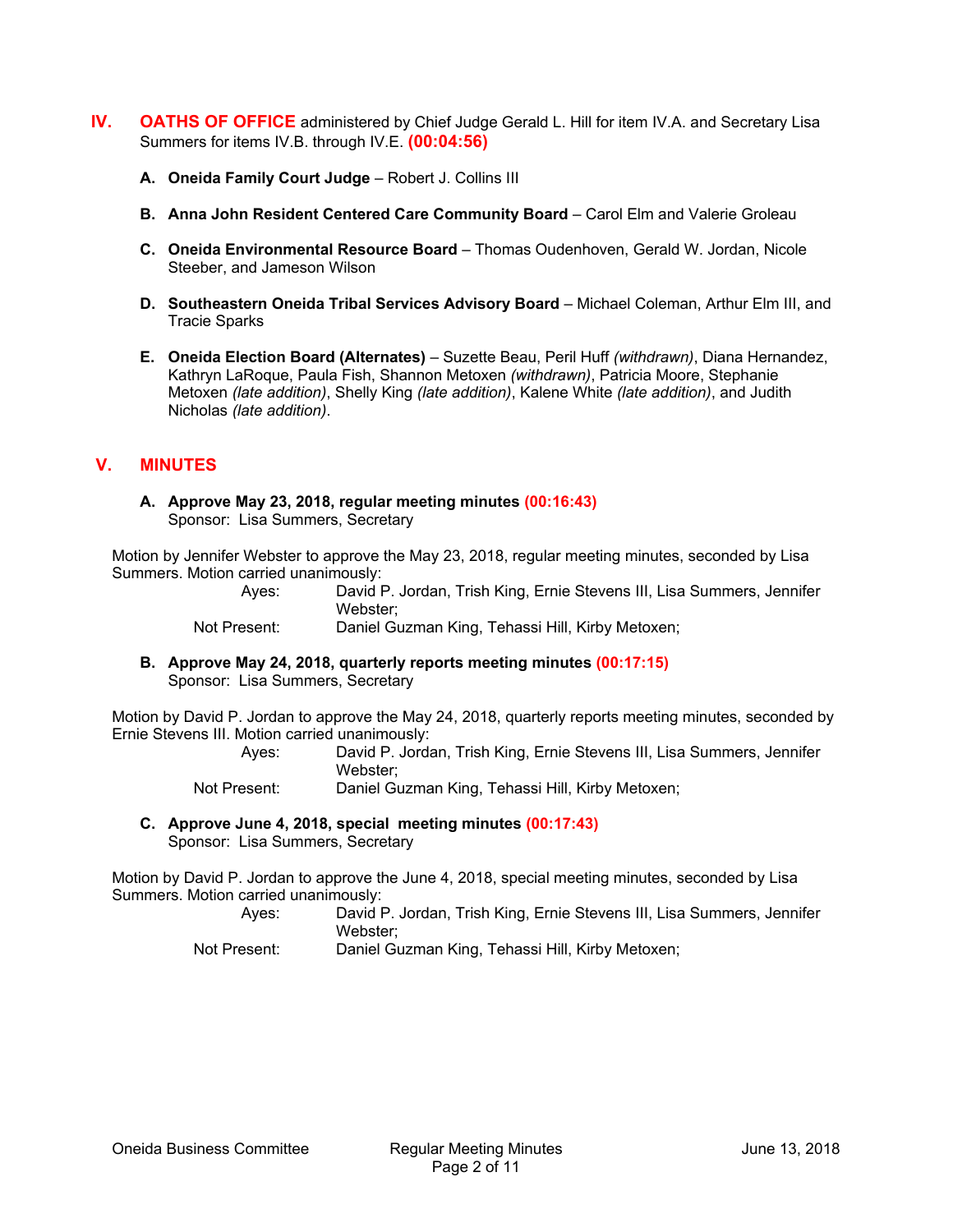# **VI. RESOLUTIONS**

#### **A. Adopt resolution entitled Amending resolution # BC 01-24-18-A Appointment of Liaison Responsibilities for Organization Entities (00:20:50)** Sponsor: Lisa Summers, Secretary

Motion by Jennifer Webster to adopt resolution 06-13-18-A Amending resolution # BC 01-24-18-A Appointment of Liaison Responsibilities for Organization Entities with two (2) corrections [1) Add Vice-Chairman Brandon Stevens as Primary in line G2; 2) Add Secretary Lisa Summers as Alternate in line G3], seconded by Ernie Stevens III. Motion carried unanimously:

Ayes: David P. Jordan, Trish King, Ernie Stevens III, Lisa Summers, Jennifer Webster;

Not Present: Daniel Guzman King, Tehassi Hill, Kirby Metoxen;

*Treasurer Trish King departs at 9:34 a.m.* 

**B. Adopt resolution entitled DOJ/OJJDP - FY2018 Supporting Tribal Youth: Training and Technical Assistance and Youth Leadership Development Grant Solicitation (00:35:16)** Sponsor: George Skenandore, Division Director/Governmental Services

Motion by Lisa Summers to adopt resolution 06-13-18-B DOJ/OJJDP - FY2018 Supporting Tribal Youth: Training and Technical Assistance and Youth Leadership Development Grant Solicitation and to send this item to the Business Committee Officers to have a conversation with the Division Director to make sure there are collaborative efforts and a strategic plan happening for the entire initiative across the nation, seconded by David P. Jordan. Motion carried unanimously:

| Aves:        | David P. Jordan, Ernie Stevens III, Lisa Summers, Jennifer Webster; |
|--------------|---------------------------------------------------------------------|
| Not Present: | Daniel Guzman King, Tehassi Hill, Trish King, Kirby Metoxen;        |

*Treasurer Trish King returns at 9:40 a.m.* 

**C. Adopt resolution entitled DOJ/OVC - FY2018 Enhancing Community Responses to the Opioid Crisis: Serving our Youngest Crime Victims Grant Solicitation (01:08:03)** Sponsor: George Skenandore, Division Director/Governmental Services

Motion by Jennifer Webster to adopt resolution 06-13-18-C DOJ/OVC - FY2018 Enhancing Community Responses to the Opioid Crisis: Serving our Youngest Crime Victims Grant Solicitation, seconded by Ernie Stevens III. Motion carried unanimously:

Ayes: David P. Jordan, Trish King, Ernie Stevens III, Lisa Summers, Jennifer Webster; Not Present: Daniel Guzman King, Tehassi Hill, Kirby Metoxen;

## **VII. STANDING COMMITTEES**

## **A. COMMUNITY DEVELOPMENT PLANNING COMMITTEE** *(No Requested Action)*

#### **B. FINANCE COMMITTEE**

Chair: Trish King, Treasurer

#### **1. Approve June 4, 2018, Finance Committee meeting minutes (01:16:31)**

Motion by Jennifer Webster to approve the June 4, 2018, Finance Committee meeting minutes, seconded by Ernie Stevens III. Motion carried with one abstention:

| Aves:        | David P. Jordan, Trish King, Ernie Stevens III, Jennifer Webster; |
|--------------|-------------------------------------------------------------------|
| Abstained:   | Lisa Summers:                                                     |
| Not Present: | Daniel Guzman King, Tehassi Hill, Kirby Metoxen;                  |

Oneida Business Committee **Regular Meeting Minutes** June 13, 2018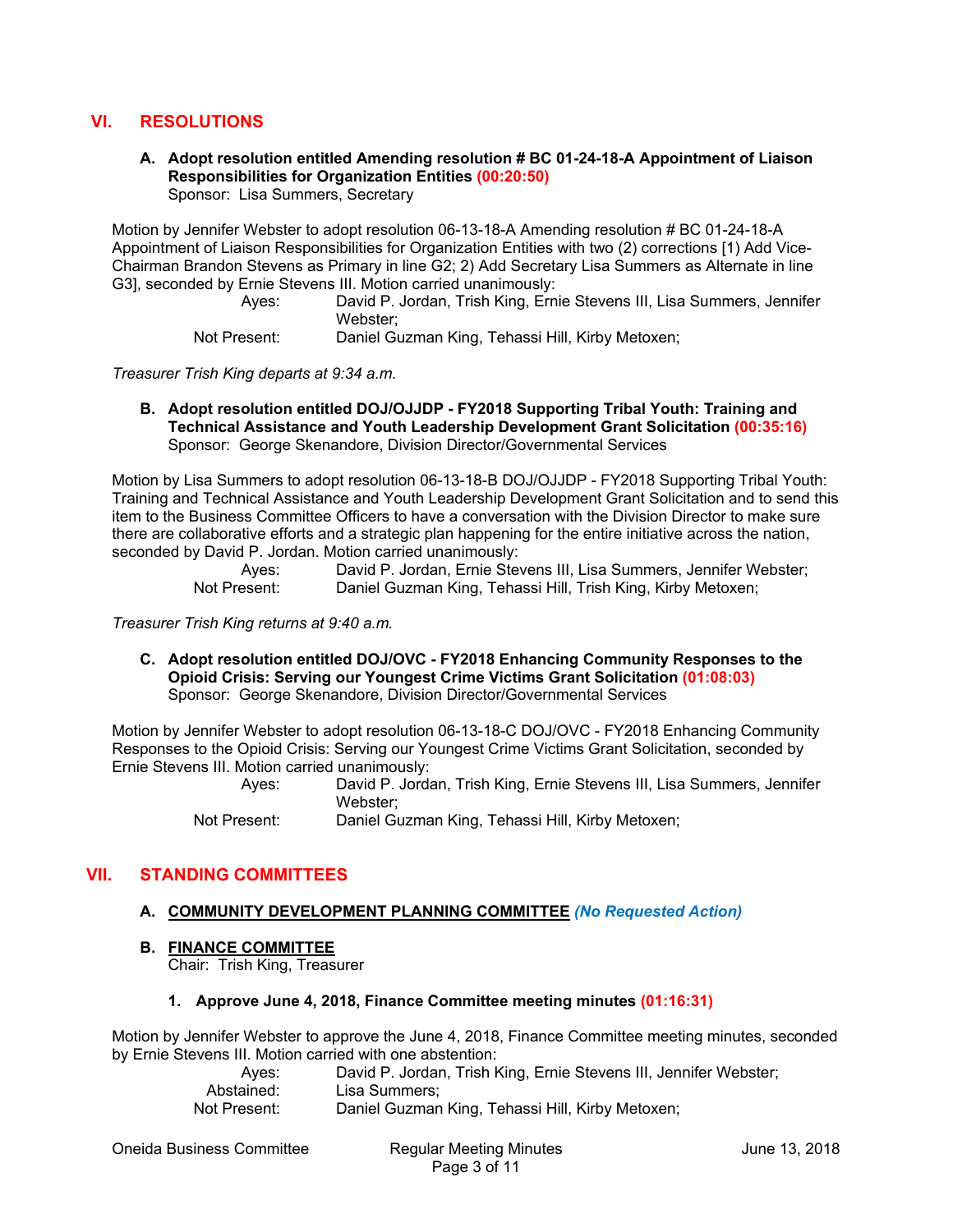## **C. LEGISLATIVE OPERATING COMMITTEE**

Chair: David P. Jordan, Councilman

#### **1. Accept May 16, 2018, Legislative Operating Committee meeting minutes (01:20:04)**

Motion by Lisa Summers to accept the May 16, 2018, Legislative Operating Committee meeting minutes, seconded by Ernie Stevens III. Motion carried unanimously:

Ayes: David P. Jordan, Trish King, Ernie Stevens III, Lisa Summers, Jennifer Webster;

Not Present: Daniel Guzman King, Tehassi Hill, Kirby Metoxen;

## **D. QUALITY OF LIFE COMMITTEE** *(No Requested Action)*

## **VIII. APPOINTMENTS**

**A. Appoint seven (7) Oneida Election Board Alternates – 2018 Special Election (01:20:23); (02:44:31)**

Liaison: Lisa Summers, Secretary Requested by: Racquel Hill, Chair/Oneida Election Board

Motion by Jennifer Webster to table this item to be address later on this agenda, seconded by Ernie Stevens III. Motion carried unanimously:

|   | Ayes: | David P. Jordan, Trish King, Ernie Stevens III, Lisa Summers, Jennifer |
|---|-------|------------------------------------------------------------------------|
|   |       | Webster:                                                               |
| . |       |                                                                        |

Not Present: Daniel Guzman King, Tehassi Hill, Kirby Metoxen;

Motion by Lisa Summers to take this item from the table, seconded by Jennifer Webster. Motion carried unanimously:

| Ayes:                | David P. Jordan, Trish King, Ernie Stevens III, Lisa Summers, Jennifer |
|----------------------|------------------------------------------------------------------------|
|                      | Webster:                                                               |
| 1. Province and a 1. | Decial Oceanics 175.5 Teleseart 1191 175.5 Materials                   |

Not Present: Daniel Guzman King, Tehassi Hill, Kirby Metoxen;

Motion by Lisa Summers to appoint Suzette Beau, Diana Hernandez, Kathryn LaRoque, Paula Fish, Patricia Moore, Stephanie Metoxen, Shelly King, Kalene White, Judith Nicholas and Michelle John<sup>1</sup>, seconded by Jennifer Webster. Motion carried unanimously:

| Aves:        | David P. Jordan, Trish King, Ernie Stevens III, Lisa Summers, Jennifer<br>Webster: |
|--------------|------------------------------------------------------------------------------------|
| Not Present: | Daniel Guzman King, Tehassi Hill, Kirby Metoxen;                                   |

# **IX. TABLED BUSINESS** *(No Requested Action)*

 $\overline{a}$ 

<sup>&</sup>lt;sup>1</sup> The oaths of office for Suzette Beau, Diana Hernandez, Kathryn LaRoque, Paula Fish, Patricia Moore, Stephanie Metoxen, Shelly King, Kalene White, and Judith Nicholas, were administered at the June 13, 2018, regular Business Committee meeting.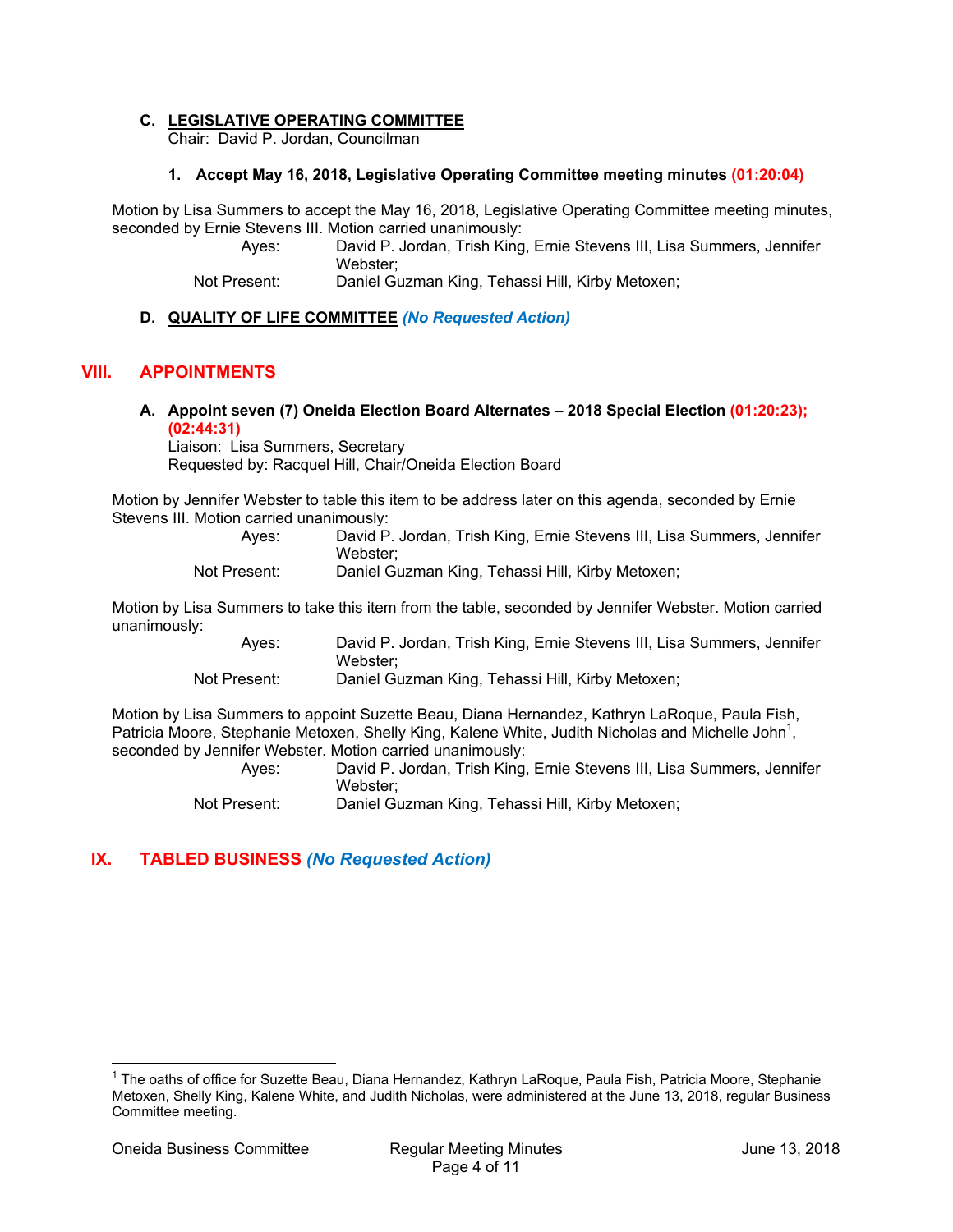# **X. UNFINISHED BUSINESS**

*Councilman David P. Jordan departs at 10:06 a.m.* 

**A. Clarify May 23, 2018, action by the Oneida Business Committee regarding four (4) requests from GTC Legal Resource Center (01:21:22)**

Sponsor: Wesley Martin Jr., Advocate/GTC Legal Resource Center; Tsyoslake House JD., Advocate/GTC Legal Resource Center

Motion by Lisa Summers to clarify the record for the approval of the four (4) requests made by the GTC Legal Resource Center on May 23, 2018: 1) Accept the GTC Legal Resource Center update report dated May 10, 2018; 2) Approve the creation of Legal Office Administrator job description for the FY '19 triennial Motion by budget cycle; 3) Approve the creation of Executive Assistant job description for the FY '19 triennial budget cycle; and 4) Send the vacant attorney position to the Law, Finance, Legislative Reference, and Direct Report Offices for legal, financial, legislative, and administrative analysis, seconded by Jennifer Webster. Motion carried unanimously:

Trish King, Ernie Stevens III, Lisa Summers, Jennifer Webster; Not Present: Daniel Guzman King, Tehassi Hill, David P. Jordan, Kirby Metoxen;

*Secretary Lisa Summers departs at 9:55 a.m. Secretary Lisa Summers returns at 10:02 a.m. Councilman David P. Jordan returns at 10:11 a.m.* 

## **XI. NEW BUSINESS**

**A. Review Mississippi Stud rules of play and determine appropriate next steps (01:43:11)** Liaison: Kirby Metoxen, Councilman Submitted by: Matthew W. Denny, Chairman/Oneida Gaming Commission

Motion by Ernie Stevens III to accept notice of the Mississippi Stud rules of play approved by the Oneida Gaming Commission on May 8, 2018, and direct notice to the Oneida Gaming Commission there are no requested revisions under section 501.6-14(d), seconded by Lisa Summers. Motion carried unanimously:

Ayes: David P. Jordan, Trish King, Ernie Stevens III, Lisa Summers, Jennifer Webster;

Not Present: Daniel Guzman King, Tehassi Hill, Kirby Metoxen;

#### **B. Accept EZ Baccarat rules of play status update (01:48:10)**

Liaison: Kirby Metoxen, Councilman Submitted by: Matthew W. Denny, Chairman/Oneida Gaming Commission

Motion by Ernie Stevens III to accept the EZ Baccarat rules of play status update, seconded by Jennifer Webster. Motion carried unanimously:

Ayes: David P. Jordan, Trish King, Ernie Stevens III, Lisa Summers, Jennifer Webster;

Not Present: Daniel Guzman King, Tehassi Hill, Kirby Metoxen;

*Councilwoman Jennifer Webster departs at 10:22 a.m. Councilwoman Jennifer Webster returns at 10:25 a.m.*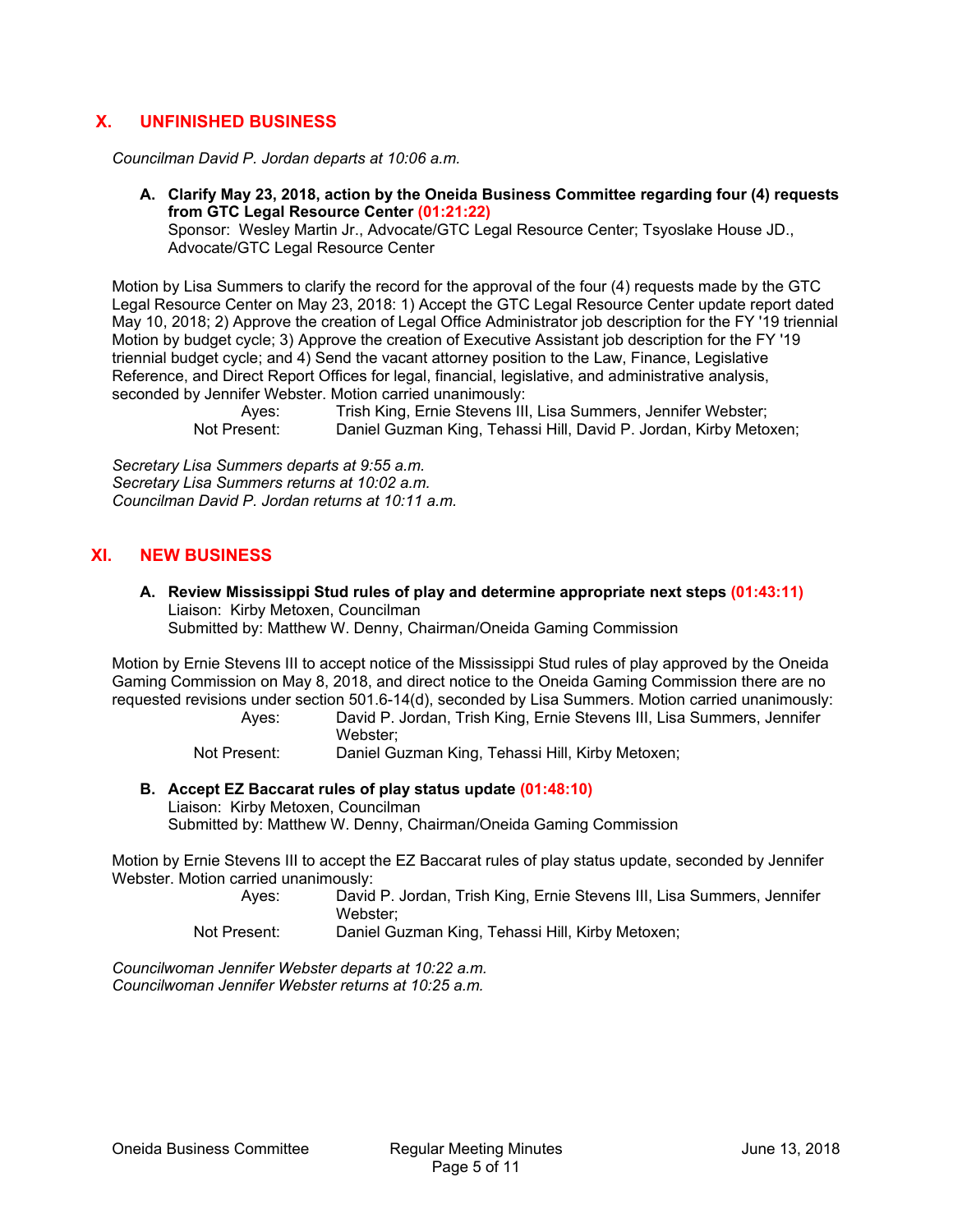**C. Approve limited waiver of sovereign immunity – U.S. Indian Health Service Project BE-18- K34 memorandum of agreement – file # 2018-0642 (01:50:17)** Sponsor: Jacque Boyle, Division Director/Public Works

Motion by Lisa Summers to approve a limited waiver of sovereign immunity for the U.S. Indian Health Service Project BE-18-K34 memorandum of agreement – file # 2018-0642, seconded by Ernie Stevens III. Motion carried unanimously:

> Ayes: David P. Jordan, Trish King, Ernie Stevens III, Lisa Summers, Jennifer Webster;

Not Present: Daniel Guzman King, Tehassi Hill, Kirby Metoxen;

**D. Approve three (3) limited waivers of sovereign immunity for project # 17-014 State Farm Grazing (02:02:53)**

Sponsor: Troy Parr, Division Director/Community & Economic Development

- **1. Wisconsin Public Service Distribution Facilities Installation agreement (Barns) file # 2018-0672**
- **2. Wisconsin Public Service Distribution Facilities Installation agreement (SE Pump House) – file # 2018-0673**
- **3. Wisconsin Public Service Distribution Facilities Installation agreement (NW Pump House) – file # 2018-0674**

Motion by Lisa Summers to approve a limited waiver of sovereign immunity for project # 17-014 State Farm Grazing to include Wisconsin Public Service Distribution Facilities Installation agreements: (Barns) – file # 2018-0672, (SE Pump House) – file # 2018-0673, and (NW Pump House) – file # 2018-0674, seconded by Ernie Stevens III. Motion carried unanimously:

| Aves:                   | David P. Jordan, Trish King, Ernie Stevens III, Lisa Summers, Jennifer                         |
|-------------------------|------------------------------------------------------------------------------------------------|
|                         | Webster:                                                                                       |
| <b>Allet Providents</b> | ■ - - - - - I △ - --- - - - - I /' - - 〒 - I - - - - ' I I'll - I /'I. - N 4 - I - - - - - - - |

Not Present: Daniel Guzman King, Tehassi Hill, Kirby Metoxen;

**E. Approve match donation – Native American Basketball Invitational Foundation (02:08:15)** Sponsor: Lisa Summers, Secretary

Motion by Jennifer Webster to deny the request and forward the match donation request to the Native American Basketball Invitational Foundation to the Finance Committee for consideration, seconded by Lisa Summers. Motion carried with one abstention:

| Aves:        | David P. Jordan, Trish King, Lisa Summers, Jennifer Webster; |
|--------------|--------------------------------------------------------------|
| Abstained:   | Ernie Stevens III                                            |
| Not Present: | Daniel Guzman King, Tehassi Hill, Kirby Metoxen;             |

*Councilman Ernie Stevens III departs at 10:58 a.m.* 

## **XII. TRAVEL**

## **A. TRAVEL REPORTS** *(No Requested Action)*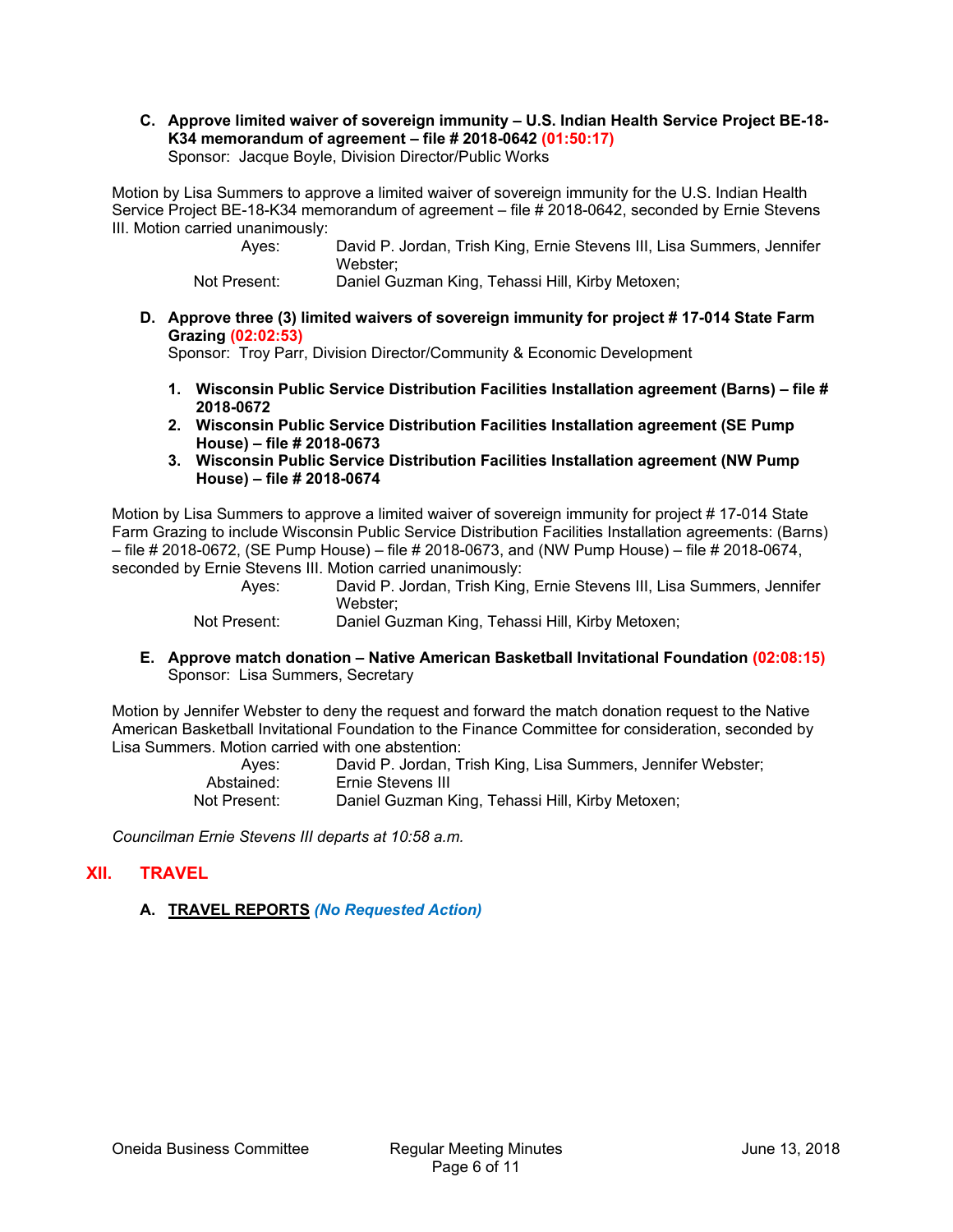## **B. TRAVEL REQUESTS**

**1. Approve travel request – Councilwoman Jennifer Webster – Tribal Self Governance Advisory Committee FY 2019 Bemidji Area Pre-Negotiation – Minneapolis, MN – June 20-23, 2018 (02:26:26)**

Motion by David P. Jordan to approve the travel request for Councilwoman Jennifer Webster to attend the Tribal Self Governance Advisory Committee FY 2019 Bemidji Area Pre-Negotiation in Minneapolis, MN – June 20-23, 2018, seconded by Lisa Summers. Motion carried with one abstention:

Ayes: David P. Jordan, Trish King, Lisa Summers; Abstained: Jennifer Webster<br>Not Present: Daniel Guzman K Daniel Guzman King, Tehassi Hill, Kirby Metoxen, Ernie Stevens III;

*Councilman Ernie Stevens III returns at 11:01 a.m. Treasurer Trish King departs at 11:08 a.m.* 

#### **2. Approve travel request – Councilmen Daniel Guzman King and Ernie Stevens III – 2018 Tribal Lands & Environment Forum – Spokane, WA – August 12-17, 2018 (02:28:02)**

Motion by Trish King to approve the travel request for Councilmen Daniel Guzman King and Ernie Stevens III to attend 2018 Tribal Lands & Environment Forum in Spokane, WA – August 12-17, 2018, seconded by David P. Jordan. Motion carried with one abstention:

Ayes: David P. Jordan, Trish King, Lisa Summers, Jennifer Webster;<br>Abstained: Ernie Stevens III: Ernie Stevens III: Not Present: Daniel Guzman King, Tehassi Hill, Kirby Metoxen;

# **XIII. OPERATIONAL REPORTS** *(No Requested Action)*

## **XIV. GENERAL TRIBAL COUNCIL**

#### **A. Petitioner Gladys Dallas – \$5,000 Per Capita payment**

**1. Accept legislative analysis (02:42:55)** Sponsor: David P. Jordan, Councilman

Motion by Lisa Summers to accept the legislative analysis of the Gladys Dallas petition regarding a \$5,000 Per Capita payment, seconded by Jennifer Webster. Motion carried unanimously:

Ayes: David P. Jordan, Trish King, Ernie Stevens III, Lisa Summers, Jennifer Webster;

Not Present: Daniel Guzman King, Tehassi Hill, Kirby Metoxen;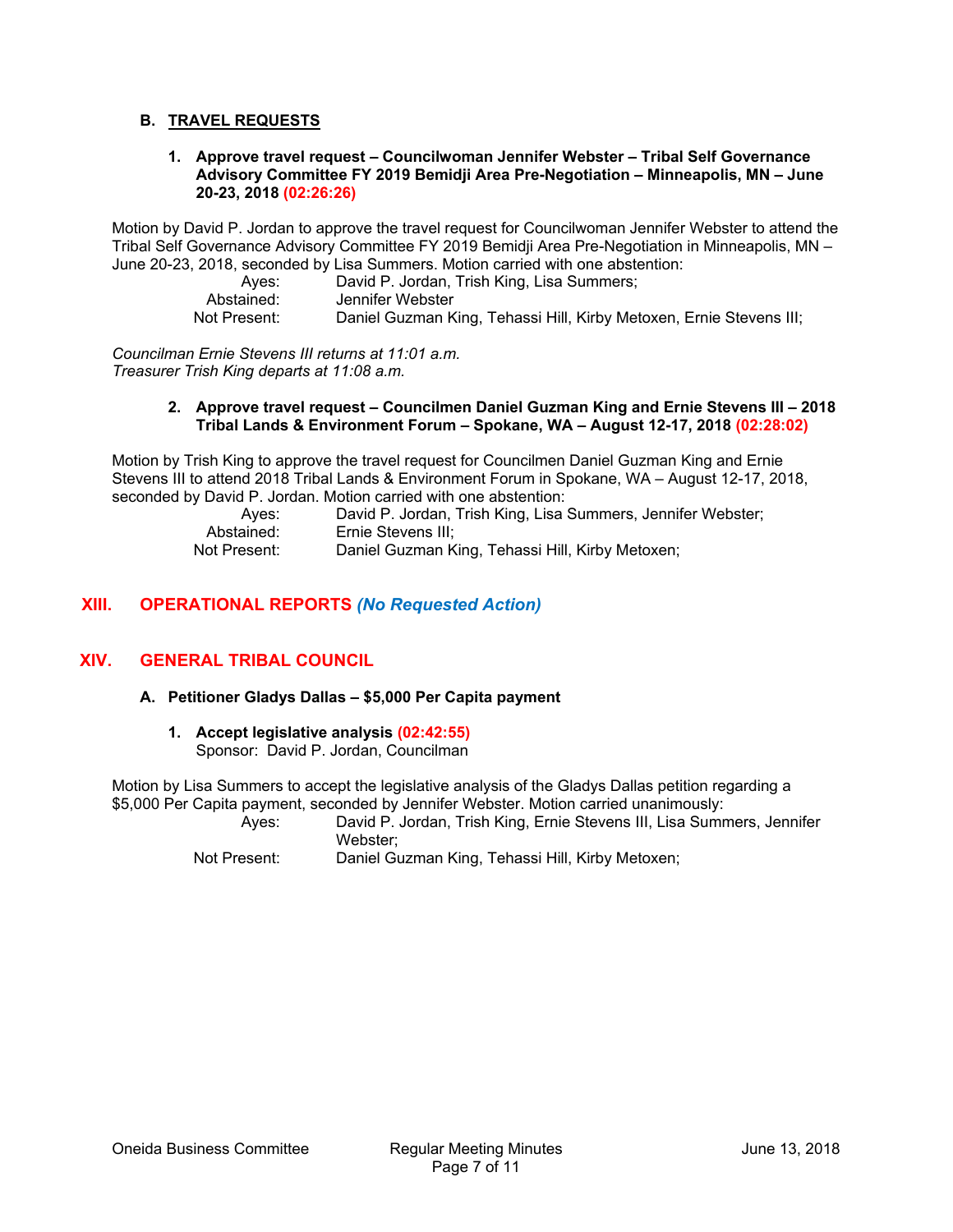# **XV. EXECUTIVE SESSION**

#### **A. REPORTS**

**1. Accept Chief Counsel report** – Jo Anne House, Chief Counsel **(02:50:57)**

Motion by Lisa Summers to accept the Chief Counsel report dated June 12, 2018, seconded by Trish King. Motion carried unanimously:

| Aves:        | David P. Jordan, Trish King, Ernie Stevens III, Lisa Summers, Jennifer |
|--------------|------------------------------------------------------------------------|
|              | Webster:                                                               |
| Not Present: | Daniel Guzman King, Tehassi Hill, Kirby Metoxen;                       |

Motion by Lisa Summers to accept the legal opinion dated June 1, 2018, seconded by Jennifer Webster. Motion carried unanimously:

| Aves:        | David P. Jordan, Trish King, Ernie Stevens III, Lisa Summers, Jennifer |
|--------------|------------------------------------------------------------------------|
|              | Webster:                                                               |
| Not Present: | Daniel Guzman King, Tehassi Hill, Kirby Metoxen;                       |

Motion by Lisa Summers to accept the legal opinion dated June 11, 2018, seconded by David P. Jordan. Motion carried unanimously:

| Aves:        | David P. Jordan, Trish King, Ernie Stevens III, Lisa Summers, Jennifer |
|--------------|------------------------------------------------------------------------|
|              | Webster:                                                               |
| Not Present: | Daniel Guzman King, Tehassi Hill, Kirby Metoxen;                       |

Motion by Lisa Summers to approve the recommendation to send the notice of termination of contract – file # 2017-0683, seconded by Jennifer Webster. Motion carried unanimously:

| Aves:       | David P. Jordan, Trish King, Ernie Stevens III, Lisa Summers, Jennifer                    |
|-------------|-------------------------------------------------------------------------------------------|
|             | Webster:                                                                                  |
| Net Dansall | $\mathsf{D}$ asial $\mathsf{O}$ umasan 145an $\mathsf{Table2}$ alaasi 1130 145an Mataugay |

Not Present: Daniel Guzman King, Tehassi Hill, Kirby Metoxen;

Motion by Lisa Summers to approve the correspondence terminating the contract (file # 2017-0683) to be sent by the Secretary, seconded by David P. Jordan. Motion carried unanimously:

| Aves:          | David P. Jordan, Trish King, Ernie Stevens III, Lisa Summers, Jennifer |
|----------------|------------------------------------------------------------------------|
|                | Webster:                                                               |
| $\blacksquare$ |                                                                        |

Not Present: Daniel Guzman King, Tehassi Hill, Kirby Metoxen;

#### **B. STANDING ITEMS**

- **1. LAND CLAIMS STRATEGY** *(No Requested Action)*
- **2. ONEIDA GOLF ENTERPRISE CORPORATION LADIES PROFESSIONAL GOLF ASSOCIATION** *(No Requested Action)*
- **3. LAND MORTGAGE FUNDS** *(No Requested Action)*

#### **C. AUDIT COMMITTEE** *(No Requested Action)*

**D. TABLED BUSINESS** *(No Requested Action)*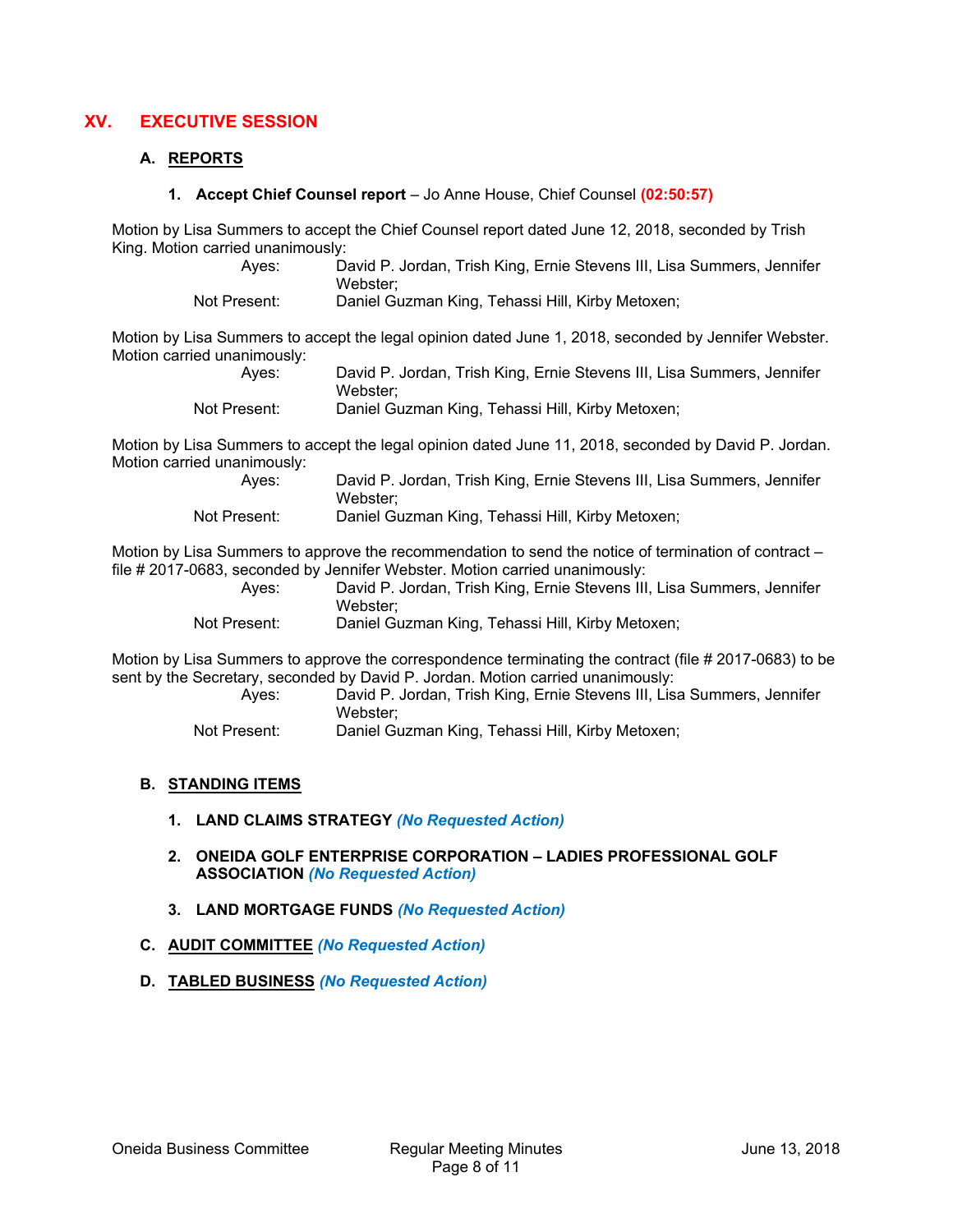## **E. UNFINISHED BUSINESS**

**1. Accept closeout report regarding complaint # 2017-DR11-01 and determine next steps (02:53:15)**

Sponsor: Brandon Stevens, Vice-Chairman; Jennifer Webster, Councilwoman

*EXCERPT FROM MAY 23, 2018: Motion by David P. Jordan to defer the closeout report regarding complaint # 2017-DR11-01 to the June 13, 2018 regular Business Committee meeting, seconded by Brandon Stevens. Motion carried unanimously.* 

*EXCERPT FROM APRIL 25, 2018: Motion by David P. Jordan to defer the close-out report regarding complaint # 2017-DR11-01 to the May 23, 2018, regular Business Committee meeting, seconded by Kirby Metoxen. Motion carried unanimously.* 

*EXCERPT FROM MARCH 14, 2018: Motion by Kirby Metoxen to defer the close-out report regarding complaint # 2017-DR11-01 until the April 25, 2018, regular Oneida Business Committee meeting, seconded by David Jordan. Motion carried unanimously.* 

*EXCERPT FROM DECEMBER 27, 2017: Motion by Kirby Metoxen to defer the follow-up or close-out report regarding Complaint # 2017-DR11-01 for thirty (30) days, seconded by Ernie Stevens III. Motion carried unanimously.* 

*EXCERPT FROM NOVEMBER 30, 2017: Motion by Lisa Summers to defer the follow-up regarding complaint # 2017-DR11-01 for thirty (30) days, seconded by Jennifer Webster. Motion carried unanimously.* 

*EXCERPT FROM SEPTEMBER 13, 2017: Motion by Lisa Summers to defer the follow-up regarding complaint # 2017-DR11-01 for thirty (30) days, seconded by Trish King. Motion carried unanimously.* 

*EXCERPT FROM AUGUST 9, 2017: Motion by David Jordan to assign OBC members Brandon Stevens and Jennifer Webster for follow-up; and for this item to brought to the September 13, 2017, regular Business Committee meeting, seconded by Trish King. Motion carried unanimously.* 

*EXCERPT FROM JULY 27, 2017: (Reconvened from July 26, 2017) Motion by Jennifer Webster to direct Vice-Chairwoman Melinda J. Danforth to complete the follow-up on behalf of the OBC Officers; and to direct that the report from Comprehensive Health be due at the August 9, 2017, regular Business Committee meeting, seconded by David Jordan. Motion carried unanimously.* 

*EXCERPT FROM JULY 12, 2017: Motion by Motion by Jennifer Webster to defer this item to the Oneida Business Committee Officers for follow up with the Comprehensive Health Operations Division Director; and for a report to be brought back to the July 26, 2017, regular Business Committee meeting, seconded by Fawn Billie. Motion carried unanimously.* 

Motion by Lisa Summers to accept the written report regarding complaint # 2017-DR11-01, seconded by David P. Jordan. Motion carried unanimously:

| Aves: | David P. Jordan, Trish King, Ernie Stevens III, Lisa Summers, Jennifer |
|-------|------------------------------------------------------------------------|
|       | Webster:                                                               |
| .     |                                                                        |

Not Present: Daniel Guzman King, Tehassi Hill, Kirby Metoxen;

Motion by Lisa Summers to approve the recommendations listed in the written report dated June 4, 2018, regarding complaint # 2017-DR11-01, seconded by David P. Jordan. Motion carried unanimously:

| Aves:        | David P. Jordan, Trish King, Ernie Stevens III, Lisa Summers, Jennifer |
|--------------|------------------------------------------------------------------------|
|              | Webster:                                                               |
| Not Present: | Daniel Guzman King, Tehassi Hill, Kirby Metoxen;                       |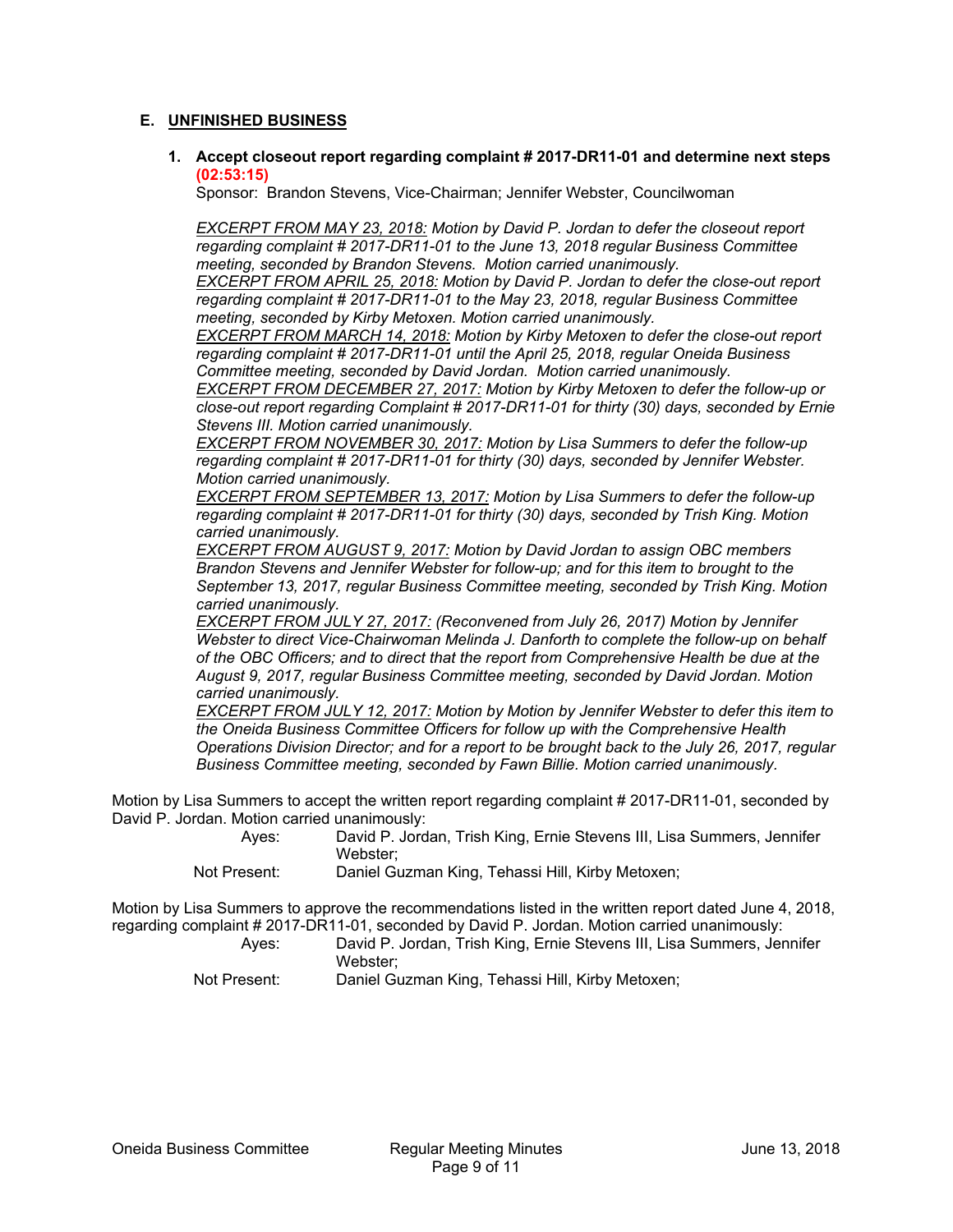**2. Accept closeout report regarding complaint # 2018-DR09-01 and determine next steps (02:54:15)**

Sponsor: Tehassi Hill, Chairman; Trish King, Treasurer; Kirby Metoxen, Councilman

*EXCERPT FROM MAY 23, 2018: Motion by Ernie Stevens III to accept the 45-day update regarding complaint # 2018-DR09-01, seconded by David P. Jordan. Motion carried unanimously.* 

*EXCERPT FROM MARCH 28, 2018: Motion by David P. Jordan to assign to Chairman Tehassi Hill, Treasurer Trish King, and Councilman Kirby Metoxen to investigate complaint # 2018-DR09-01, seconded by Jennifer Webster. Motion carried with one abstention. EXCERPT FROM MARCH 14, 2018: (1) Motion by David P. Jordan to defer complaint # 2018-DR09-01 to the March [28], 2018, Oneida Business Committee meeting, seconded by Ernie Stevens III. Motion carried unanimously. (2) Motion by Jennifer Webster to direct Finance to come back to the March 28, 2018, Oneida Business Committee meeting with a report on the "Land Mortgage" funds to include the current authorities and a recommended remedy, seconded by Kirby Metoxen. Motion carried unanimously.* 

Motion by Jennifer Webster to accept the written report regarding complaint # 2018-DR09-01, seconded by Lisa Summers. Motion carried unanimously:

| Aves:           | David P. Jordan, Trish King, Ernie Stevens III, Lisa Summers, Jennifer |
|-----------------|------------------------------------------------------------------------|
|                 | Webster:                                                               |
| - 1 December 11 | Denial Ourneau 14:000 Tabasai Hill 14:000 Mateusan                     |

Not Present: Daniel Guzman King, Tehassi Hill, Kirby Metoxen;

Motion by Jennifer Webster to approve the recommendations listed in the written report dated June 5, 2018, regarding complaint # 2018-DR09-01, seconded by Lisa Summers. Motion carried unanimously:

Ayes: David P. Jordan, Trish King, Ernie Stevens III, Lisa Summers, Jennifer Webster;

Not Present: Daniel Guzman King, Tehassi Hill, Kirby Metoxen;

**3. Accept closeout report regarding complaint # 2018-DR11-01 and determine next steps (02:54:59)**

Sponsor: Brandon Stevens, Vice-Chairman; Trish King, Treasurer; Ernie Stevens III, Councilman

*EXCERPT FROM APRIL 25, 2018: Motion by Ernie Stevens III to accept the 45-day update regarding complaint # 2018-DR11-01, seconded by Kirby Metoxen. Motion carried unanimously.* 

*EXCERPT FROM MARCH 14, 2018: Motion by Kirby Metoxen to assign Vice-Chairman Brandon Stevens, Treasurer Trish King, and Councilman Ernie Stevens III to investigate complaint # 2018-DR11-01, seconded by Jennifer Webster. Motion carried unanimously.* 

Motion by Lisa Summers to defer the written report regarding complaint # 2018-DR11-01 dated June 7, 2018, to the June, 27, 2018, regular Business Committee meeting and for the sub-committee to complete the additional actions requested, seconded by Jennifer Webster. Motion carried unanimously:

Ayes: David P. Jordan, Trish King, Ernie Stevens III, Lisa Summers, Jennifer Webster;

Not Present: Daniel Guzman King, Tehassi Hill, Kirby Metoxen;

## **4. Approve three (3) actions regarding investigation 2018-DR11-01**

*Item moved under XV.F. New Business at the adoption of the agenda*